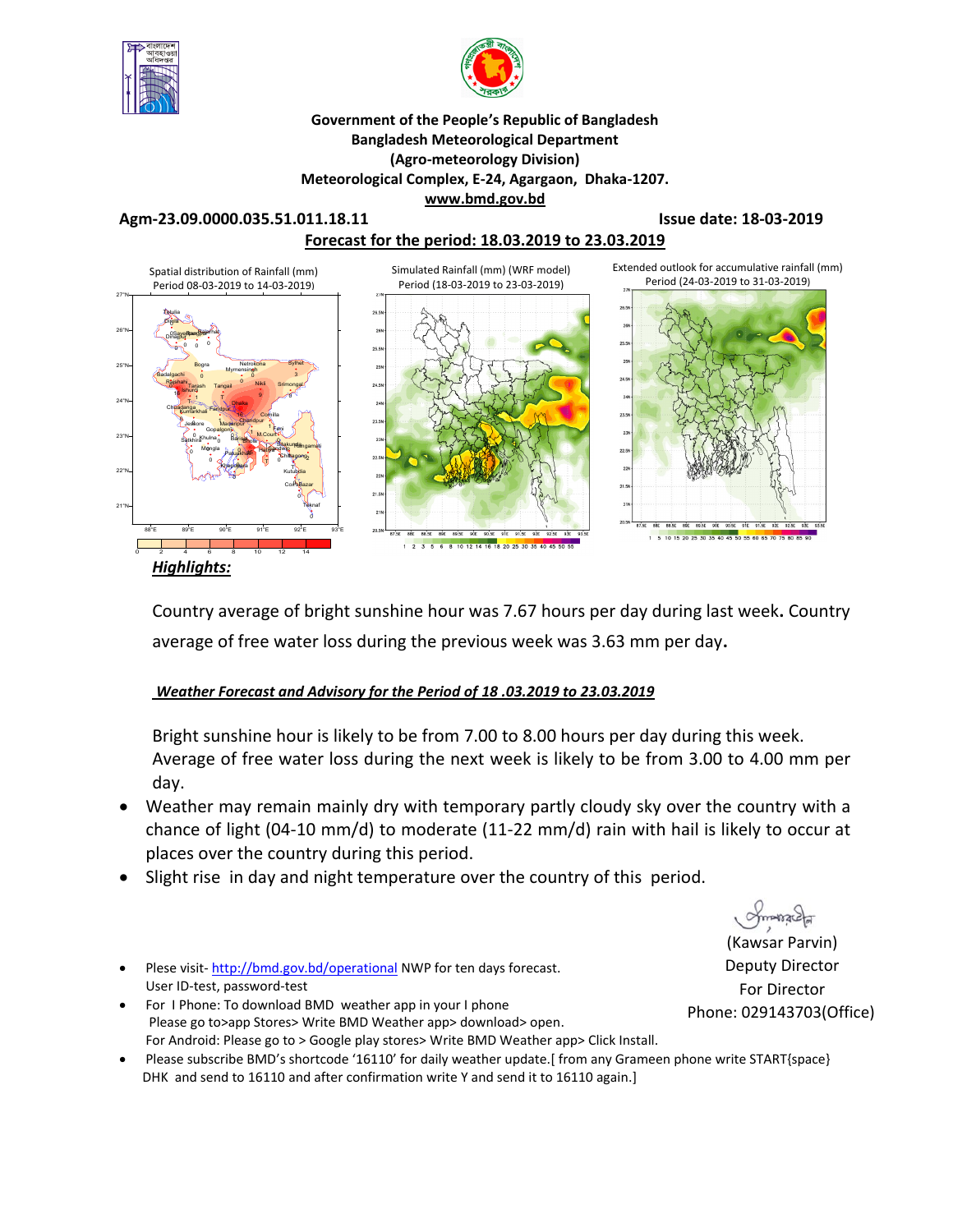### **Short Weather description Period: 08.03.2019 to 14.03.2019**

Maximum And Minimum Temperature (Range and Extreme)

| <b>Divisions</b>  | <b>Maximum temperature</b><br>range in <sup>o</sup> C |  |      | <b>Highest maximum</b><br>temperature in <sup>o</sup> C |      |              | Minimum temperature<br>Range in <sup>o</sup> C |  |      |    | Lowest minimum<br>temperature in C |                     |    |
|-------------------|-------------------------------------------------------|--|------|---------------------------------------------------------|------|--------------|------------------------------------------------|--|------|----|------------------------------------|---------------------|----|
| <b>Dhaka</b>      | 28.0                                                  |  | 34.2 | <sup>o</sup> C <b>Faridpur</b>                          | 34.2 | °c           | 14.5                                           |  | 24.8 | °c | Tangail & Nikli                    | 14.5 $^{\circ}$ cl  |    |
| <b>Mymensingh</b> | 27.0                                                  |  | 32.5 | <sup>o</sup> C Mymensingh                               | 32.5 | °c           | 14.0                                           |  | 20.5 | °c | Netrokona                          | 14.0                | °c |
| Chattogram        | 28.0                                                  |  | 34.5 | <sup>o</sup> C Rangamati                                | 34.5 | °C           | 14.5                                           |  | 23.5 | °c | Sitakunda                          | 14.5 $^{\circ}$ cl  |    |
| Sylhet            | 29.2                                                  |  | 33.7 | <sup>o</sup> C Svlhet                                   | 33.7 | $^{\circ}$ c | 13.6                                           |  | 21.5 | °c | <b>Srimongal</b>                   | 13.6 $^{\circ}$ C   |    |
| Rajshahi          | 26.1                                                  |  | 34.8 | <sup>o</sup> C Ishurdi                                  | 34.8 |              | 12.5                                           |  | 20.8 | °c | Ishurdi                            | $12.5\degree$ C     |    |
| Rangpur           | 26.8                                                  |  | 33.5 | <sup>o</sup> C Svedpur                                  | 33.5 | °c           | 10.6                                           |  | 17.2 | °c | Raiarhat                           | 10.6 <sup>o</sup> C |    |
| Khulna            | 28.7                                                  |  | 34.6 | <sup>o</sup> C Jashore & Chuadanda                      | 34.6 | °c           | 13.5                                           |  | 25.5 | °c | Chuadanga                          | 13.5 $\degree$ C    |    |
| <b>Barishal</b>   | 29.3                                                  |  | 34.6 | <sup>o</sup> C Patuakhali                               | 34.6 | °c           | 15.6                                           |  | 24.7 | °c | <b>Barishal</b>                    | 15.6 $^{\circ}$ cl  |    |

# *Rainfall analysis* and *average temperature:-* `

| Name of the<br><b>Divisions</b> | Name of the<br><b>Stations</b> | <b>Total</b><br>Rainfall<br>in (mm) | <b>Normal</b><br>Rainfall<br>in (mm) | <b>Deviation</b><br>in% | <b>Total</b><br>Rainy<br>days | Average<br>Max<br>in % | Average<br>Min<br>in % | Average<br>Max.<br>Humidity Humidity temp in °C | Average<br>Normal<br>Max<br>temp in<br>℃ | Min.<br>temp in<br>۰c | Average Average<br>Normal<br>Min.<br>temp in |
|---------------------------------|--------------------------------|-------------------------------------|--------------------------------------|-------------------------|-------------------------------|------------------------|------------------------|-------------------------------------------------|------------------------------------------|-----------------------|----------------------------------------------|
| Dhaka                           | Dhaka                          | 016                                 | 12                                   | 33                      | 01                            | 092                    | 39                     | 31.6                                            | 31.9                                     | 20.7                  | 20.0                                         |
|                                 | Faridpur                       | 001                                 | 8                                    | -88                     | 01                            | 096                    | 52                     | 31.8                                            | 31.9                                     | 19.4                  | 18.9                                         |
|                                 | Madaripur                      | $\infty$                            | 6                                    | $-100$                  | $\infty$                      | 097                    | 32                     | 22.8                                            | 32.2                                     | 19.1                  | 19.3                                         |
|                                 | Nki                            | 009                                 | $\star$                              | $***$                   | 01                            | 095                    | 49                     | 29.9                                            | $\star\star$                             | 18.4                  | $\star\star$                                 |
|                                 | Tangail                        | T                                   | 9                                    | $***$                   | 01                            | 092                    | 31                     | 31.6                                            | 31.3                                     | 18.3                  | 18.3                                         |
|                                 | Gopalgonj                      | $\infty$                            | $\star\star$                         | $***$                   | $\infty$                      | 095                    | 41                     | 31.3                                            | $\star\star$                             | 20.5                  | $\star\star$                                 |
| Mymensingh                      | Mymensingh                     | $\infty$                            | 8                                    | $***$                   | $\infty$                      | 094                    | 43                     | 30.2                                            | 30.5                                     | 18.1                  | 18.2                                         |
|                                 | Netrokona                      | $\infty$                            | $\star\star$                         | $***$                   | $\infty$                      | 096                    | 49                     | 29.6                                            | **                                       | 17.5                  | $\star\star$                                 |
| Chattogram                      | Chattogram                     | $\top$                              | 3                                    | $***$                   | 01                            | $\star\star$           | $\star\star$           | 031                                             | 30.4                                     | 021                   | 19.7                                         |
|                                 | Sitakunda                      | 001                                 | 3                                    | -67                     | 01                            | 099                    | 33                     | 31.9                                            | 31.0                                     | 19.5                  | 19.0                                         |
|                                 | Rangamati                      | 002                                 | 3                                    | -33                     | 01                            | 071                    | 24                     | 31.5                                            | 320                                      | 18.4                  | 19.1                                         |
|                                 | Cox'sBazar                     | $\infty$                            | з                                    | $-100$                  | $\infty$                      | 094                    | 51                     | 30.5                                            | 31.1                                     | 20.3                  | 20.4                                         |
|                                 | Teknaf                         | $\infty$                            | 1                                    | $***$                   | œ                             |                        |                        |                                                 | 30.8                                     |                       | 20.1                                         |
|                                 | Hatiya                         | т                                   | 3                                    | $***$                   | 01                            | 100                    | 062                    | 030                                             | 30.5                                     | 021                   | 20.2                                         |
|                                 | Sandwip                        | 000                                 | 5                                    | $***$                   | $\infty$                      | 099                    | 56                     | 30.9                                            | 29.9                                     | 20.8                  | 21.1                                         |
|                                 | Kutubdia                       | 000                                 | з                                    | $-100$                  | $\infty$                      | 095                    | 63                     | 29.4                                            | 29.9                                     | 20.3                  | 20.5                                         |
|                                 | Feni                           | $\infty$                            | 8                                    | $-100$                  | $\infty$                      | 096                    | 45                     | 31.2                                            | 31.2                                     | 19.8                  | 19.8                                         |
|                                 | MCourt                         | 001                                 | 5                                    | -80                     | 01                            | 099                    | 50                     | 31.4                                            | 31.2                                     | 21.1                  | 19.5                                         |
|                                 | Chandpur                       | OO1                                 | 6                                    | $***$                   | œ.                            | 096                    | 49                     | 31.4                                            | 31.2                                     | 20.9                  | 19.9                                         |
|                                 | Qumilla                        | OO1                                 | 8                                    | -88                     | 01                            | 098                    | 55                     | 29.7                                            | 30.6                                     | 19.9                  | 19.2                                         |
| <b>Sylhet</b>                   | Sylhet                         | $\cos$                              | 17                                   | $-82$                   | œ                             | 090                    | 38                     | 29.2                                            | 30.7                                     | 18.2                  | 18.3                                         |
|                                 | Shimongal                      | $\infty$                            | 13                                   | -100                    | $\infty$                      | $\ast$                 | $\star\star$           | 031                                             | 31.2                                     | 016                   | 16.8                                         |
| Rajshahi                        | Raishahi                       | 016                                 | З                                    | $***$                   | 01                            | 098                    | 30                     | 32.0                                            | 32.2                                     | 16.3                  | 17.1                                         |
|                                 | Bogura                         | $\infty$                            | 6                                    | $***$                   | $\infty$                      | 092                    | 24                     | 31.5                                            | 31.0                                     | 18.1                  | 18.2                                         |
|                                 | Ishurdi                        | т                                   | 5<br>$\star\star$                    | $***$<br>$***$          | 01                            | 098                    | 19                     | 323                                             | 320                                      | 16.4                  | 17.2<br>$\star\star$                         |
|                                 | Badalgachi                     | $\infty$                            | ¥                                    | $***$                   | $\infty$                      | 097                    | 30                     | 30.5                                            | $\star\star$                             | 16.8                  | $\star\star$                                 |
|                                 | Tarash                         | 001                                 |                                      |                         | 01                            | 098                    | 029                    | 030                                             |                                          | 018                   |                                              |
| Rangpur                         | Rangpur                        | $\infty$                            | 5                                    | -100<br>$***$           | $\infty$                      | 091                    | 34                     | 30.5                                            | 29.7                                     | 15.9                  | 16.5                                         |
|                                 | Dinajpur                       | $\infty$                            | 3<br>$\star\star$                    | $***$                   | $\infty$                      | 093                    | 29                     | 26.9                                            | 30.3<br>$\star\star$                     | 15.0                  | 16.6<br>$\star\star$                         |
|                                 | Sayedpur                       | $\infty$                            | $\star\star$                         | ***                     | $\infty$                      | 092                    | 31                     | 31.2                                            | $\star\star$                             | 15.0                  | $\star\star$                                 |
|                                 | Rajarhat                       | 000                                 | $\star\star$                         | $***$                   | $\infty$                      | 096                    | 37                     | 30.0                                            | $\star\star$                             | 14.2                  | $\star\star$                                 |
|                                 | Tetulia<br>Dimia               | 000<br>$\infty$                     | 苯                                    | $***$                   | $\infty$<br>$\infty$          | 093<br>092             | 33<br>37               | 29.6<br>30.2                                    | $\star\star$                             | 14.6<br>15.2          | <b>**</b>                                    |
| Khulna                          | Khulna                         | $\infty$                            | 4                                    | -100                    | $\infty$                      | 094                    | 045                    | 032                                             | 325                                      | œ2                    | 19.7                                         |
|                                 | Mongla                         | $\infty$                            | ŧ                                    | $***$                   | œ                             | 098                    | 45                     | 324                                             |                                          | 21.6                  | **                                           |
|                                 | Jashore                        | 000                                 | 7                                    | $***$                   | $\infty$                      | 094                    | 42                     | 323                                             | 328                                      | 19.1                  | 18.7                                         |
|                                 | Chuadanga                      | $\infty$                            | 3                                    | $-100$                  | $\infty$                      | 095                    | 34                     | 323                                             | 32.7                                     | 17.6                  | 18.1                                         |
|                                 | Satkhira                       | $\infty$                            | 6                                    | $-100$                  | $\infty$                      | 098                    | 24                     | 31.8                                            | 32.5                                     | 20.6                  | 20.0                                         |
|                                 | Kumarkhali                     | $\infty$                            | ¥                                    | $*$                     | $\infty$                      | 096                    | 21                     | 31.7                                            | ₩                                        | 19.0                  | <b>**</b>                                    |
| Barishal                        | Barisal                        | $\infty$                            | 11                                   | $-100$                  | $\infty$                      | 099                    | 42                     | 32.2                                            | 320                                      | 20.5                  | 19.7                                         |
|                                 | Bhola                          | 015                                 | $\overline{4}$                       | 275                     | 01                            | 098                    | 53                     |                                                 | 31.6                                     | 21.1                  | 20.5                                         |
|                                 | Patuakhali                     | $\infty$                            | $\overline{4}$                       | $-100$                  | $\infty$                      | 099                    | 51                     | 31.1<br>323                                     | 320                                      | 22.2                  | 20.3                                         |
|                                 | Khepupara                      | $\infty$                            | 10 <sub>1</sub>                      | $-100$                  | $\infty$                      | 099                    | 53                     | 31.9                                            | 31.5                                     | 21.4                  | 20.8                                         |
|                                 |                                |                                     |                                      |                         |                               |                        |                        |                                                 |                                          |                       |                                              |
|                                 |                                |                                     |                                      |                         |                               |                        |                        |                                                 |                                          |                       |                                              |

Analyses contained in this bulletin are based on preliminary \* un-checked data. \*\* Data not received. \*\*\* Data not available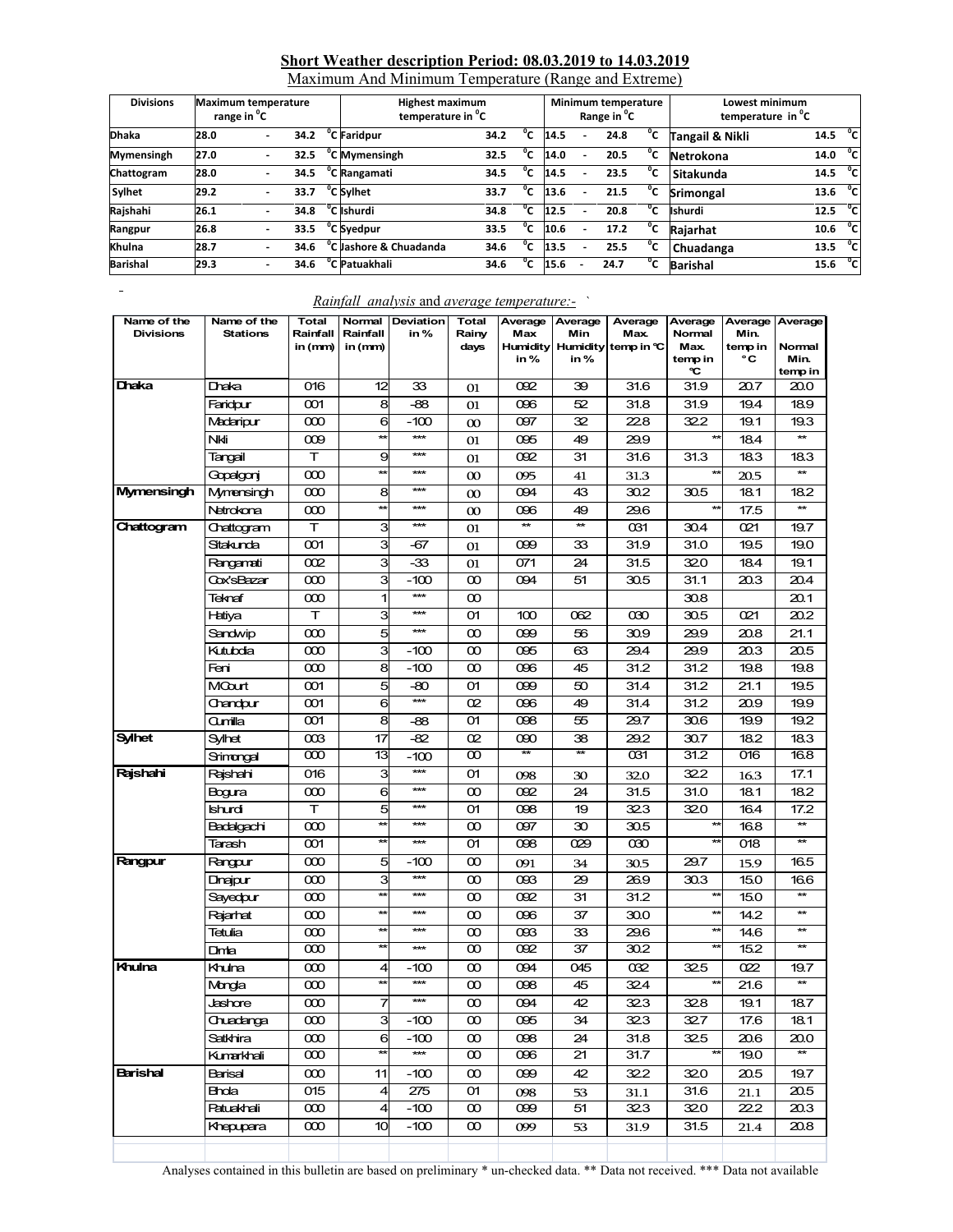

Spatial distribution of Rainfall (mm). Period (08-03-2019 to 14-03-2019)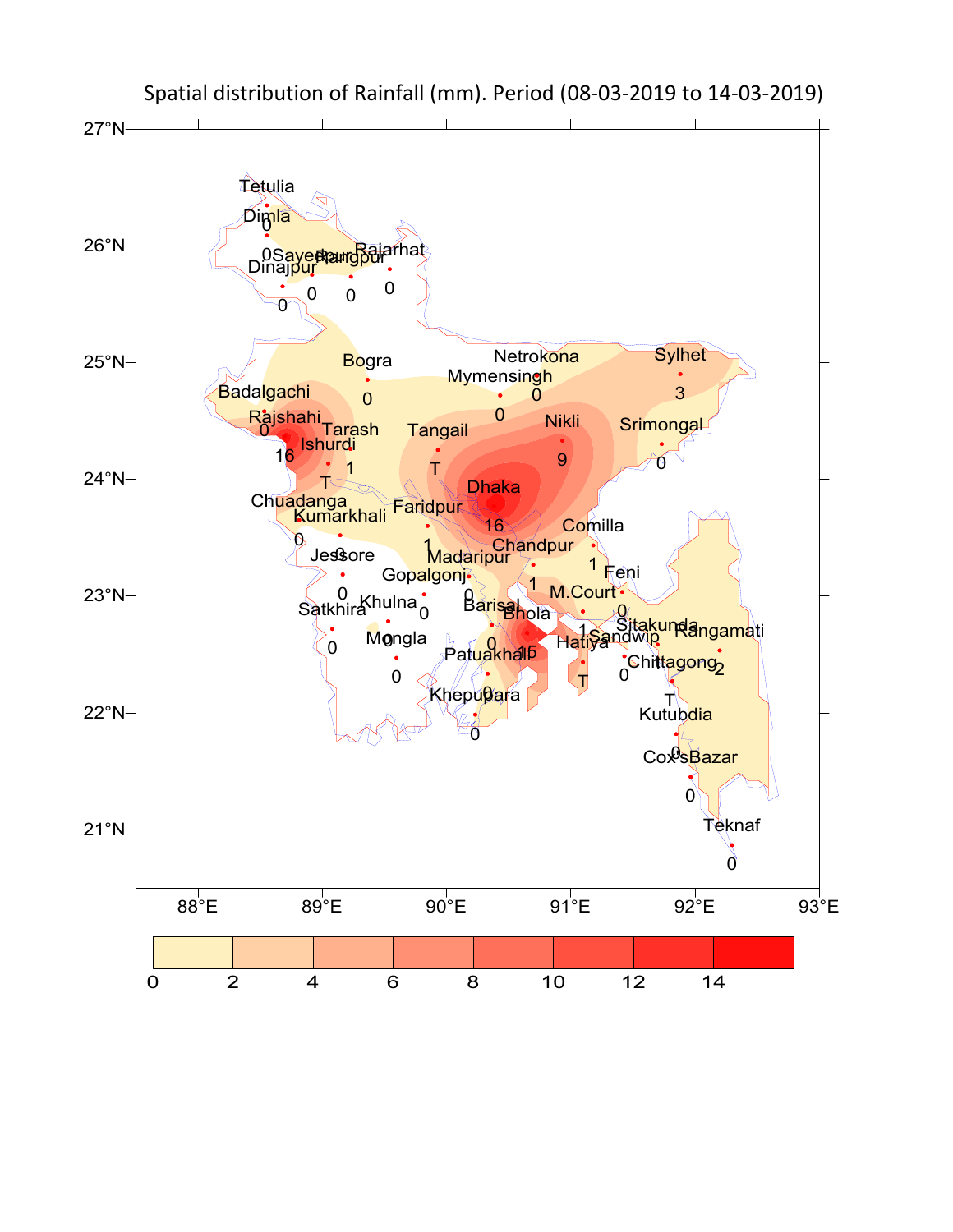



### গণপ্রজাতন্ত্রী বাংলাদেশ সরকার বাংলাদেশ আবহাওয়া অধিদপ্তর কৃষি আবহাওয়া মহাশাখা আবহাওয়া ভবন, ই-২৪, আগারগাঁও, ঢাকা-১২০৭। www.bmd.gov.bd

#### $4$ क्षिथय-२७.०৯.००००.०७৫.৫১.०১১.১৮.১১

তারিখ: ১৮-০৩-২০১৯ খিঃ





### প্ৰধান বৈশিষ্ট্য সমূহঃ-

গত সপ্তাহে দেশের দৈনিক উজ্জ্বল সূর্যকিরণ কালের গড় ৭.৬৭ ঘন্টা ছিল । গত সপ্তাহে দেশের দৈনিক বাষ্পীভবনের গড ৩.৬৩ মিঃ মিঃ ছিল।

# আবহাওয়ার পূর্বাভাসঃ ১৮-০৩-২০১৯ থেকে ২৩-০৩-২০১৯ খ্রিঃ পর্যন্ত।

এ সপ্তাহে দৈনিক উজ্জ্বল সূর্য কিরণ কাল ৭.০০ থেকে ৮.০০ ঘন্টার মধ্যে থাকতে পারে ।

আগামী সপ্তাহের বাম্পীভবনের দৈনিক গড় ৩.০০ মিঃ মিঃ থেকে ৪.০০ মিঃ মিঃ থাকতে পারে।

- এ সময়ে সারাদেশের আকাশ আংশিক মেঘলাসহ আবহাওয়া প্রধানতঃ শুষ্ক থাকতে পারে। সেইসাথে দেশের কিছু কিছু স্থানে হাল্কা (০৪-১০ মি. মি./প্রতিদিন) থেকে মাঝারি (১১-২২ মি. মি./প্রতিদিন) ধরণের শিলাসহ বৃষ্টি/ বজ্রবৃষ্টি হতে পারে।
- এ সময়ে সারাদেশের দিন ও রাতের তাপমাত্রা সামান্য বৃদ্ধি পেতে পারে।
- Plese visit-http://bmd.gov.bd/operational NWP for ten days forecast. User ID-test, password-test
- For I Phone: To download BMD weather app in your I phone Please go to>app Stores> Write BMD Weather app> download> open. For Android: Please go to > Google play stores> Write BMD Weather app> Click Install.
- Please subscribe BMD's shortcode '16110' for daily weather update. [ from any Grameen phone write START{space} DHK and send to 16110 and after confirmation write Y and send it to 16110 again. ]

Smanacla

(কাওসার পারভীন) উপপরিচালক পরিচালকের পক্ষে টেলিফোন: ০২৯১৪৩৭০৩ (অফিস)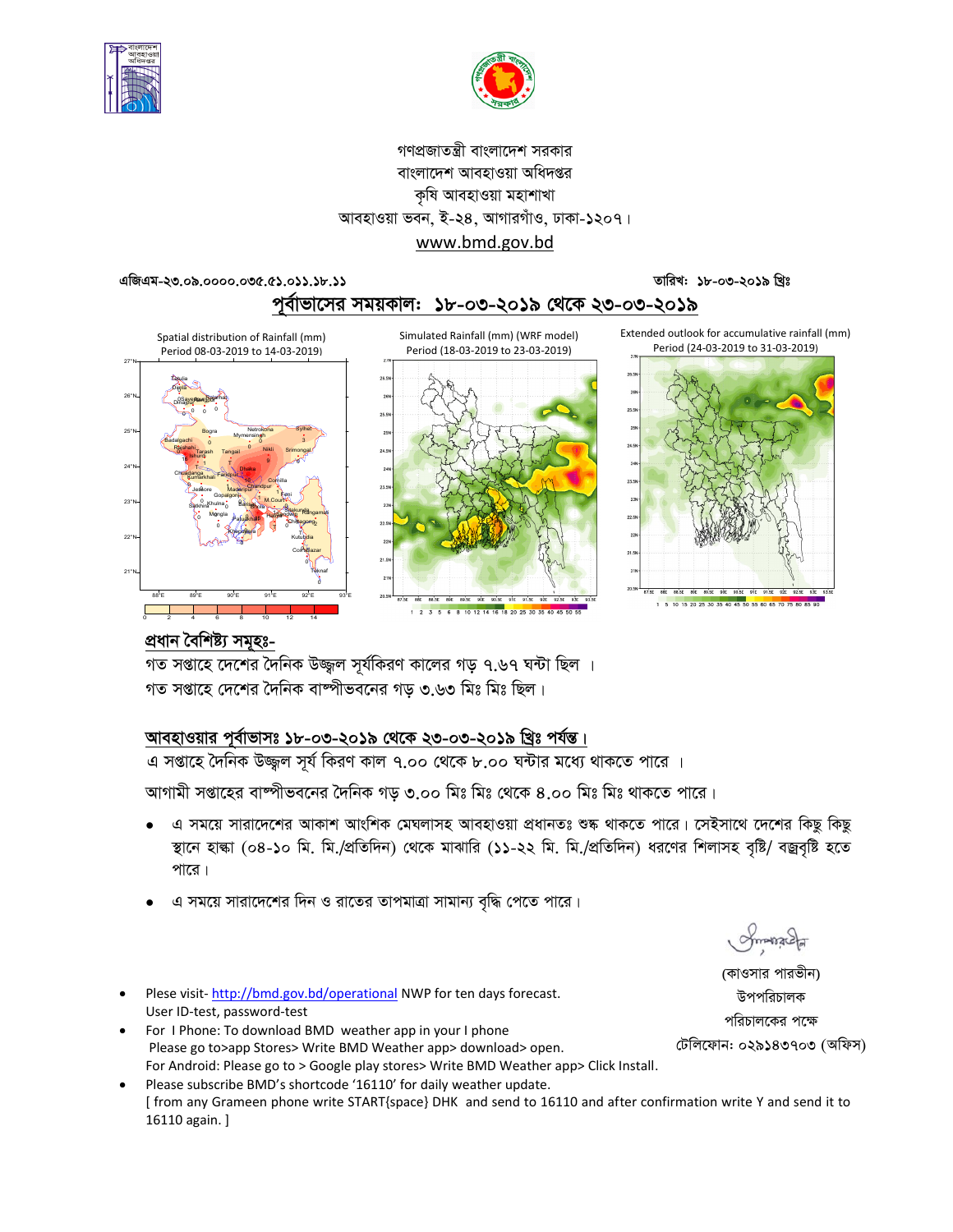# <u> আবহাওয়া বিবরণী, সমূহ ০৮-০৩-২০১৯ থেকে ১৪-০৩-২০১৯</u>

| বিভাগ     | সর্বোচ্চ তাপমাত্রার পরিসর |  |                             | সৰ্বোচ্চ তাপমাত্ৰা ° সেঃ |      |                    |                  | সর্বনিম্ন তাপমাত্রার পরিসর °সেঃ |      |                | সর্বনিম তাপমাত্রা °সেঃ |      |                |
|-----------|---------------------------|--|-----------------------------|--------------------------|------|--------------------|------------------|---------------------------------|------|----------------|------------------------|------|----------------|
| ঢাকা      | 28.0                      |  | $34.2~^\circ$ সেঃ           | ফরিদপর                   | 34.2 |                    | $^\circ$ সেঃ14.5 |                                 | 24.8 | সেঃ            | টাঙ্গাইল ও নিকলী       | 14.5 | $^{\circ}$ সেঃ |
| ময়মনসিংহ | 27.0                      |  | $32.5$ $^{\circ}$ সেঃ       | ময়মনসিংহ                | 32.5 | $^{\circ}$ সেঃ14.0 |                  | $\overline{\phantom{a}}$        | 20.5 | সেঃ            | নেত্ৰকোনা              | 14.0 | $^{\circ}$ সেঃ |
| চউগ্ৰাম   | 28.0                      |  | $34.5\degree$ সেঃ           | রাসামাটি                 | 34.5 | $^{\circ}$ সেঃ14.5 |                  | $\overline{\phantom{a}}$        | 23.5 | $^{\circ}$ সেঃ | সীতাকড                 | 14.5 | $^{\circ}$ সেঃ |
| সিলেট     | 29.2                      |  | $33.7$ $^{\circ}$ $C$ $T_8$ | সিলেট                    | 33.7 | $^{\circ}$ সেঃ13.6 |                  | $\overline{\phantom{a}}$        | 21.5 | $^{\circ}$ সেঃ | শ্ৰীমঙ্গল              | 13.6 | $^{\circ}$ সেঃ |
| রাজশাহী   | 26.1                      |  | $34.8$ $^{\circ}$ সেঃ       | ঈশ্বরদী                  | 34.8 | $^{\circ}$ সেঃ12.5 |                  | $\overline{\phantom{a}}$        | 20.8 | $^{\circ}$ সেঃ | ঈশ্বরদী                | 12.5 | $^{\circ}$ সেঃ |
| রংপুর     | 26.8                      |  | $33.5$ $^{\circ}$ সেঃ       | সৈয়দপর                  | 33.5 | $^{\circ}$ সেঃ10.6 |                  | $\overline{\phantom{a}}$        | 17.2 | সেঃ            | রাজারহাট               | 10.6 | $^{\circ}$ সেঃ |
| খুলনা     | 28.7                      |  | $34.6$ $^{\circ}$ সেঃ       | যশোর ও চয়াডাঙ্গা        | 34.6 | $^{\circ}$ সেঃ13.5 |                  | $\overline{\phantom{a}}$        | 25.5 | ۰<br>সেঃ       | চয়াডাঙ্গা             | 13.5 | $^{\circ}$ সেঃ |
| বরিশাল    | 29.3                      |  | $34.6$ $^{\circ}$ সেঃ       | পটয়াখালী                | 34.6 | $^{\circ}$ সেঃ15.6 |                  | $\overline{\phantom{0}}$        | 24.7 | $^{\circ}$ সেঃ | বরিশাল                 | 15.6 | $^{\circ}$ সেঃ |

# বৃষ্টিপাত বিশ্লেষন এবং স্বাভাবিক তাপমাত্ৰা

| বিভাগেৰাম | স্টেশনেৰাম     | মোট                  |                      | স্বাভাবিৰ বিছ্যুষ্ঠি⁄) | মোট               | সৰ্বোচ্ছাড়      | সর্বোনিম্ন      | গড়সৰ্বোচ্চ            | গড                  | সৰ্বনিম্ন      | সৰ্বনিম্ন                |
|-----------|----------------|----------------------|----------------------|------------------------|-------------------|------------------|-----------------|------------------------|---------------------|----------------|--------------------------|
|           |                | রৃষ্টিপাত<br>(মিঃমিঃ | রৃষ্টিপাত<br>(মিঃমিঃ |                        | র়ষ্টিপাতে<br>দিল | আৰ্দ্ৰতা<br>(%)  | আৰ্দ্ৰতা        | তাপমাত্রা<br>(ডিগ্রীস) | ষভাবিক<br>তাপমাত্রা | গড<br>তাপমাত্র | ষাভাবিব<br>গড            |
|           |                |                      |                      |                        |                   |                  | (%)             |                        | (ডিগ্ৰী             | (ডিগ্ৰী        | তাপমাল্লা                |
|           |                |                      |                      |                        |                   |                  |                 |                        | সে)                 | সে)            | ডিগ্ৰীস)                 |
| ঢাকা      | ঢাকা           | 016                  | 12                   | 33                     | 01                | 092              | 39              | 31.6                   | 31.9                | 20.7           | 20.0                     |
|           | ফরিদপুর        | $\infty$             | 8                    | $-88$                  | 01                | 096              | 52              | 31.8                   | 31.9                | 19.4           | 18.9                     |
|           | —<br>মাদারীপুর | $\infty$             | 6                    | $-100$                 | $\infty$          | 097              | 32              | 228                    | 322                 | 19.1           | 19.3                     |
|           | নিকলী          | $\infty$             | $\star$              | $**$                   | 01                | 095              | 49              | 29.9                   | $\star\star$        | 18.4           |                          |
|           | টাঙ্গাইল       | T                    | 9                    | ***                    | 01                | 092              | 31              | 31.6                   | 31.3                | 18.3           | 18.3                     |
|           | গোপালগঞ্জ      | $\infty$             |                      | ***                    | $\infty$          | 095              | 41              | 31.3                   |                     | 20.5           |                          |
| ময়মনসিংহ | ময়মনসিংহ      | $\infty$             | 8                    | ***                    | $\infty$          | 094              | 43              | 30.2                   | 30.5                | 18.1           | 18.2                     |
|           | নেত্ৰকোনা      | $\infty$             |                      | $***$                  | $\infty$          | 096              | 49              | 29.6                   | $\star\star$        | 17.5           | $\overline{a}$           |
| চউগ্ৰাম   | চউগ্ৰাম        | T                    | 3                    | $**$                   | 01                | $\star\star$     | $\star\star$    | 031                    | 30.4                | 021            | 19.7                     |
|           | সীতাকুন্ড      | 001                  | 3                    | -67                    | 01                | 099              | 33              | 31.9                   | 31.0                | 19.5           | 19.0                     |
|           | রাঙ্গামাটি     | 002                  | 3                    | -33                    | 01                | 071              | 24              | 31.5                   | 32.0                | 18.4           | 19.1                     |
|           | কক্সবাজার      | $\infty$             | 3                    | $-100$                 | $\infty$          | 094              | 51              | 30.5                   | 31.1                | 20.3           | 20.4                     |
|           | টেকনাফ         | $\infty$             | 1                    | $**$                   | $\infty$          | $\star\star$     | $\star\star$    | $\star\star$           | 30.8                | $\star\star$   | 20.1                     |
|           | হাতিয়া        | т                    | 3                    | $***$                  | 01                | 100              | 062             | ൽ                      | 30.5                | 021            | 20.2                     |
|           | সন্দ্বীপ       | $\infty$             | 5                    | ***                    | $\infty$          | 099              | 56              | 30.9                   | 29.9                | 20.8           | 21.1                     |
|           | কুতুবদীয়া     | $\infty$             | 3                    | $-100$                 | $\infty$          | 095              | 63              | 29.4                   | 29.9                | 20.3           | 20.5                     |
|           | ফেনী           | $\infty$             | 8                    | $-100$                 | $\infty$          | 096              | 45              | 31.2                   | 31.2                | 19.8           | 19.8                     |
|           | মাইজদীকাৰ্ট    | 001                  | 5                    | $-80$                  | 01                | 099              | 50              | 31.4                   | 31.2                | 21.1           | 19.5                     |
|           | চাঁদপুর        | $\infty$             | 6                    | $\star\star\star$      | O <sub>2</sub>    | 096              | 49              | 31.4                   | 31.2                | 20.9           | 19.9                     |
|           | কুমিল্লা       | $\overline{3}$       | 8                    | -88                    | 01                | $\overline{098}$ | 55              | $\overline{29.7}$      | 30.6                | 19.9           | 19.2                     |
| সিলেট     | সিলেট          | œз                   | 17                   | $-82$                  | O <sub>2</sub>    | œю               | 38              | 29.2                   | 30.7                | 18.2           | 18.3                     |
|           | শ্ৰীমঙ্গল      | $\infty$             | 13                   | $-100$                 | $\infty$          |                  |                 | 031                    | 31.2                | 016            | 16.8                     |
| রাজশাহী   | রাজশাহী        | 016                  | 3                    | $***$                  | 01                | 098              | 30              | 32.0                   | 322                 | 16.3           | 17.1                     |
|           | বগুডা          | $\infty$             | 6                    | $***$                  | $\infty$          | 092              | 24              | 31.5                   | 31.0                | 18.1           | 18.2                     |
|           | ঈশ্বরদী        | т                    | 5                    | $***$                  | 01                | 098              | 19              | 323                    | 320                 | 16.4           | 17.2                     |
|           | বদলগাছী        | $\infty$             |                      | ***                    | $\infty$          | 097              | 30              | 30.5                   |                     | 16.8           |                          |
|           | তাডাশ          | $\infty$             |                      | $***$                  | 01                | 098              | 029             | ൽ                      | $\star\star$        | 018            | $**$                     |
| রংপুর     | রংপুর          | $\infty$             | 5                    | $-100$                 | $\infty$          | 091              | 34              | 30.5                   | 29.7                | 15.9           | 16.5                     |
|           | দিনাজপুর       | $\infty$             | 3                    | $***$                  | $\infty$          | œз               | 29              | 26.9                   | 30.3                | 15.0           | 16.6                     |
|           | সৈয়দপুর       | $\infty$             |                      | ***                    | $\infty$          | 092              | 31              | 31.2                   | $\star\star$        | 15.0           | $**$                     |
|           | রাজারহাট       | $\infty$             |                      | ***                    | $\infty$          | 096              | 37              | 30.0                   | $\star\star$        | 14.2           | $\star\star$             |
|           | ভেতুলিয়া      | $\infty$             |                      | $**$                   | $\infty$          | œз               | 33              | 29.6                   | $\star\star$        | 14.6           | $**$                     |
|           | ডিমলা          | $\infty$             |                      | ***                    | $\infty$          | 092              | $\overline{37}$ | 30.2                   | $\star\star$        | 15.2           | $\star\star$             |
| থুলনা     | খ়লনা          | $\infty$             | 4                    | -100                   | $\infty$          | 094              | 045             | 032                    | 32.5                | 022            | 19.7                     |
|           | মংলা           | $\infty$             |                      | $***$                  | $\infty$          | 098              | 45              | 324                    |                     | 21.6           |                          |
|           | যশোর           | $\infty$             | 7                    | $***$                  | $\infty$          | 094              | 42              | 323                    | 32.8                | 19.1           | 18.7                     |
|           | চুয়াডাঙ্গা    | $\infty$             | З                    | $-100$                 | $\infty$          | 095              | 34              | 323                    | 32.7                | 17.6           | 18.1                     |
|           | সাতক্ষীরা      | $\infty$             | 6                    | $-100$                 | $\infty$          | 098              | 24              | 31.8                   | 32.5                | 20.6           | 20.0                     |
|           | কুমারখালী      | $\infty$             |                      | $***$                  | $\infty$          | 096              | 21              | 31.7                   | $\star\star$        | 19.0           | $\overline{\phantom{a}}$ |
| বরিশাল    | বরিশাল         | $\infty$             | 11                   | $-100$                 | $\infty$          | 099              | 42              | 322                    | 32.0                | 20.5           | 19.7                     |
|           | ভোলা           | 015                  | 4                    | 275                    | 01                | 098              | 53              | 31.1                   | 31.6                | 21.1           | 20.5                     |
|           | পটুয়াথালী     | $\infty$             | 4                    | $-100$                 | $\infty$          | 099              | 51              | 323                    | 32.0                | 22.2           | 20.3                     |
|           | খেপুপাড়া      | $\infty$             | 10                   | $-100$                 | $\infty$          | 099              | 53              | 31.9                   | 31.5                | 21.4           | 20.8                     |

N.B .Analyses contained in this bulletin are based on preliminary \* un-checked data. \*\* Data not received. \*\*\* Data not available.